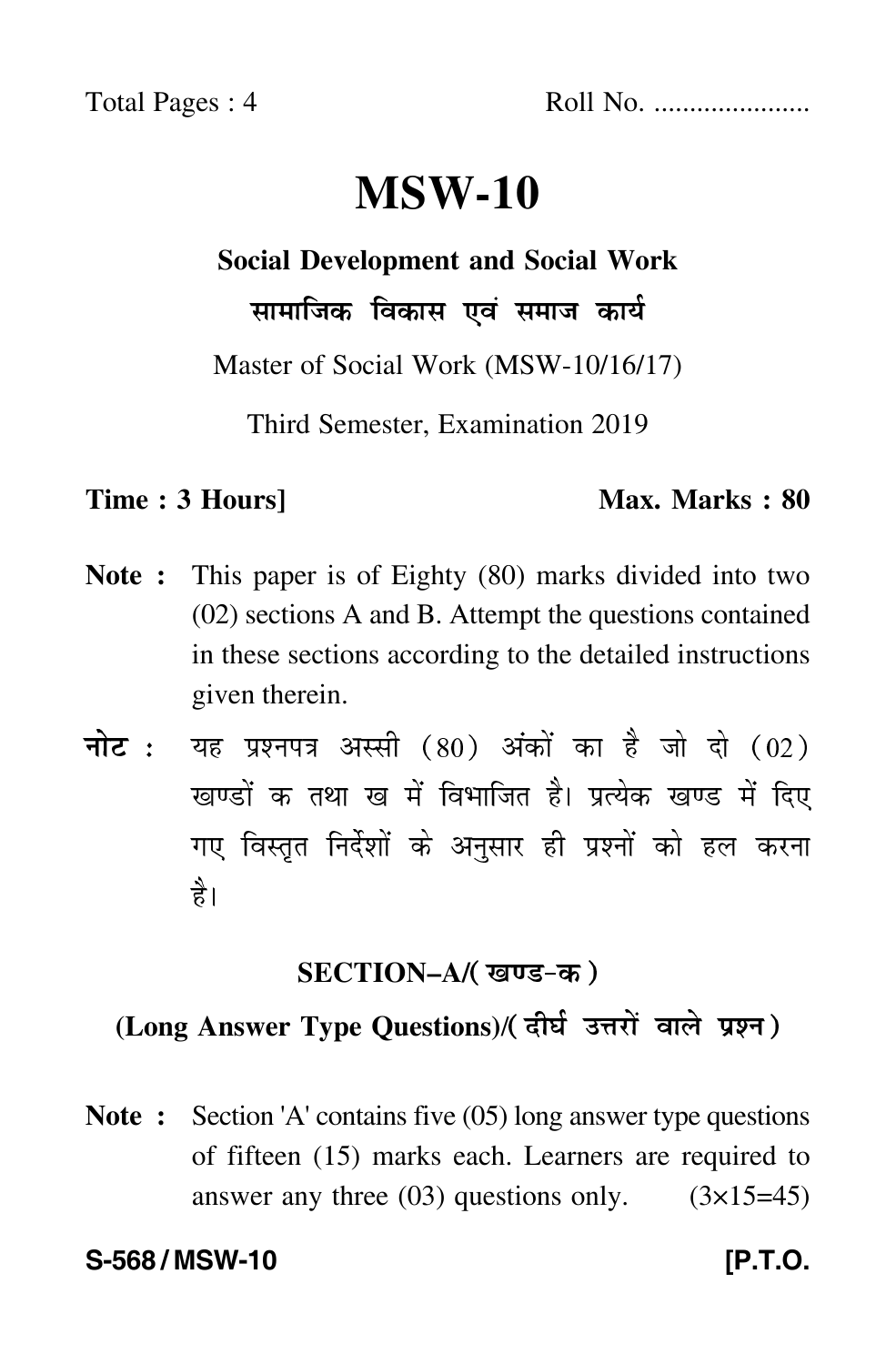- <mark>नोट</mark> : खण्ड 'क' में पाँच (05) दीर्घ उत्तरों वाले प्रश्न दिये गये हैं, प्रत्येक प्रश्न के लिए पन्द्रह (15) अंक निर्धारित हैं। शिक्षार्थियों को इनमें से केवल तीन प्रश्नों के उत्तर देना हैं।
- **1.** Define social development and describe factors of social development.

सामाजिक विकास को परिभाषित कीजिए तथा सामाजिक विकास --के कारकों का वर्णन कीजिए।

- **2.** Discuss the theory of Karl Marx about social development. सामाजिक विकास के सम्बन्ध में कार्ल मार्क्स के सिद्धान्त की विवेचना कीजिए।
- **3.** What do you understand by Human Development ? Describe the main indicators of Human Development.

मानव विकास से आप क्या समझते हैं? मानव विकास के प्रमुख सूचकांकों का वर्णन कीजिए।

**4.** Explain the concept of Panchayat Raj and discuss the role of Panchayat Raj in Rural Development.

पंचायत राज की अवधारणा को समझाइए तथा पंचायत राज की --ग्रामीण विकास में भूमिका की विवेचना कीजिए।

## **S-568 / MSW-10 [ 2 ]**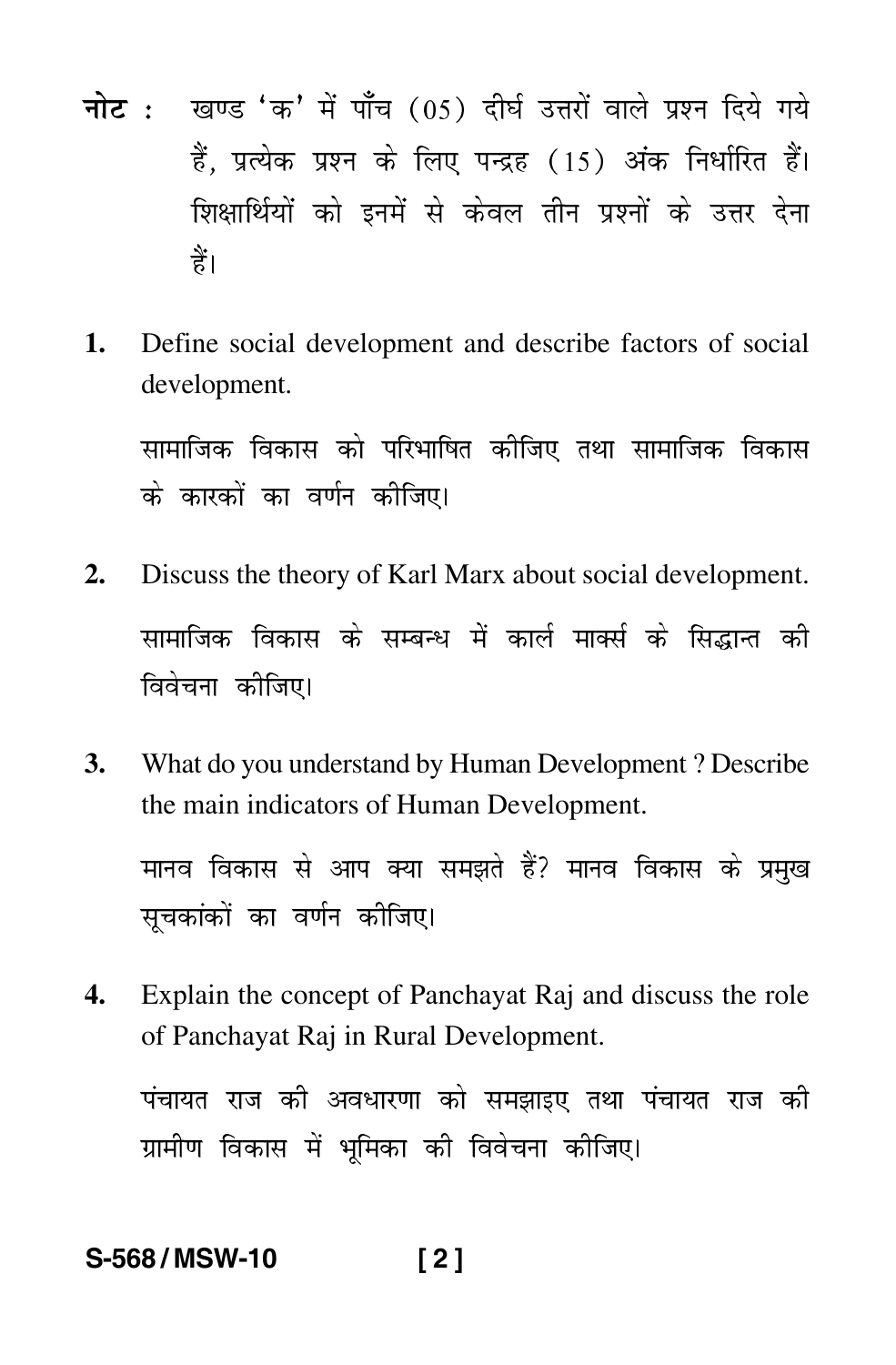**5.** What do you understand by urban development ? Discuss the problems related to urban development.

नगरीय विकास से आप क्या समझते हैं? नगरीय विकास से सम्बन्ध समस्याओं की विवेचना कीजिए।

## SECTION–B/( खण्ड-ख )

#### (Short Answer Type Questions)/(लघु उत्तरों वाले प्रश्न)  $\ddot{\phantom{a}}$

**Note :** Section 'B' contains eight (08) short answer type questions of seven (07) marks each. Learners are required to answer any five (05) questions only.

 $(5 \times 7 = 35)$ 

- <mark>नोट</mark> : खण्ड 'ख' में आठ (08) लघु उत्तरों वाले प्रश्न दिये गये हैं, प्रत्येक प्रश्न के लिए सात (07) अंक निर्धारित हैं। शिक्षार्थियों को इनमें से केवल पाँच (05) प्रश्नों के उत्तर देने हैं।
- **1.** Malthus theory of Development. माल्थस का विकास का सिद्<mark>धा</mark>न्त।
- **2.** Characteristics of Sarvodaya. सर्वोदय की विशेषताएं।
- **3.** Importance of Human Development. मानव विकास का महत्त्व<mark>।</mark>

**S-568 / MSW-10 [ 3 ] [P.T.O.**